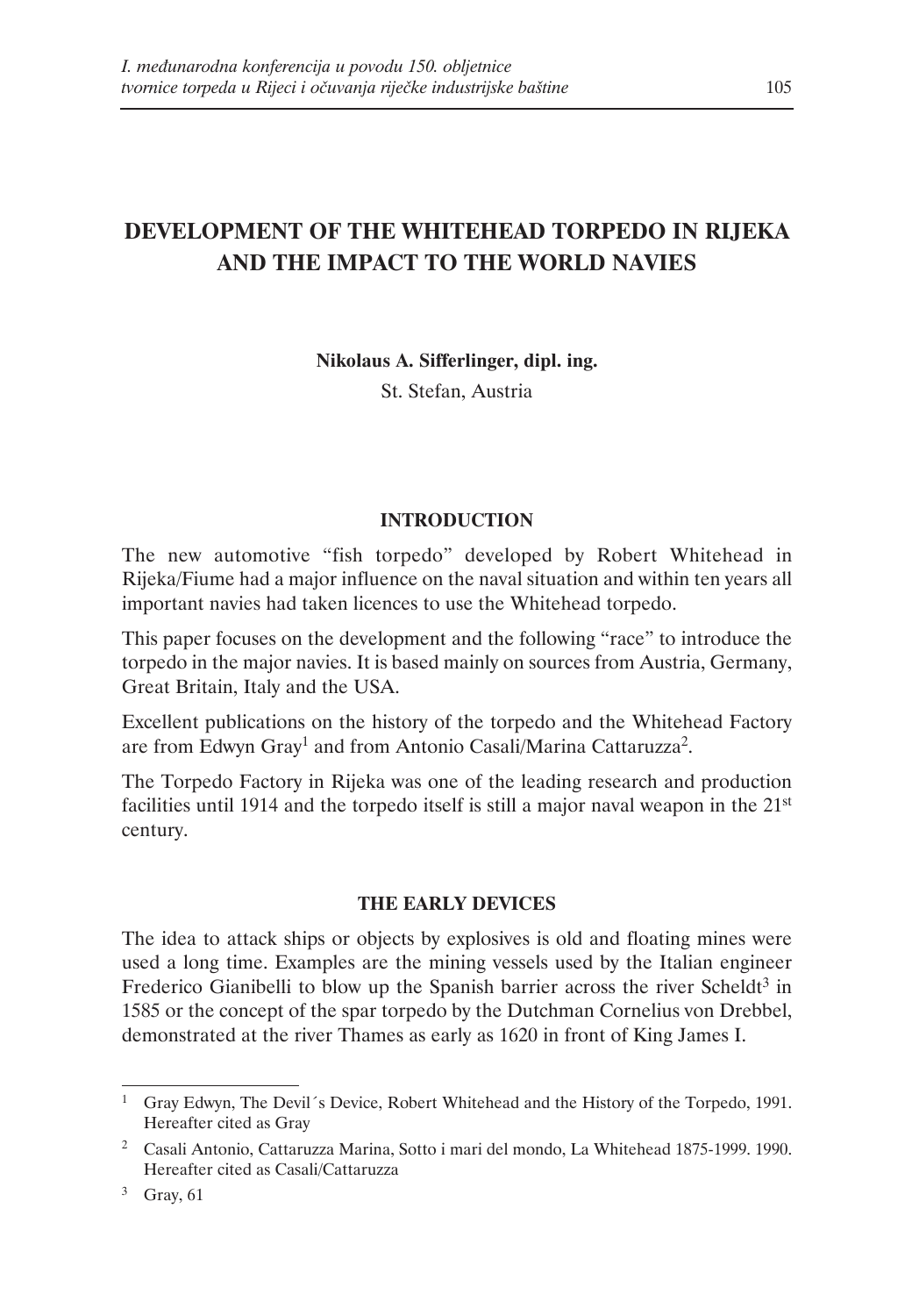

Fig. 2D.-Discours or STRAKECAY RIGGER WITH SCAN TORPERS.

Spar torpedo boat



Explosion of a spar torpedo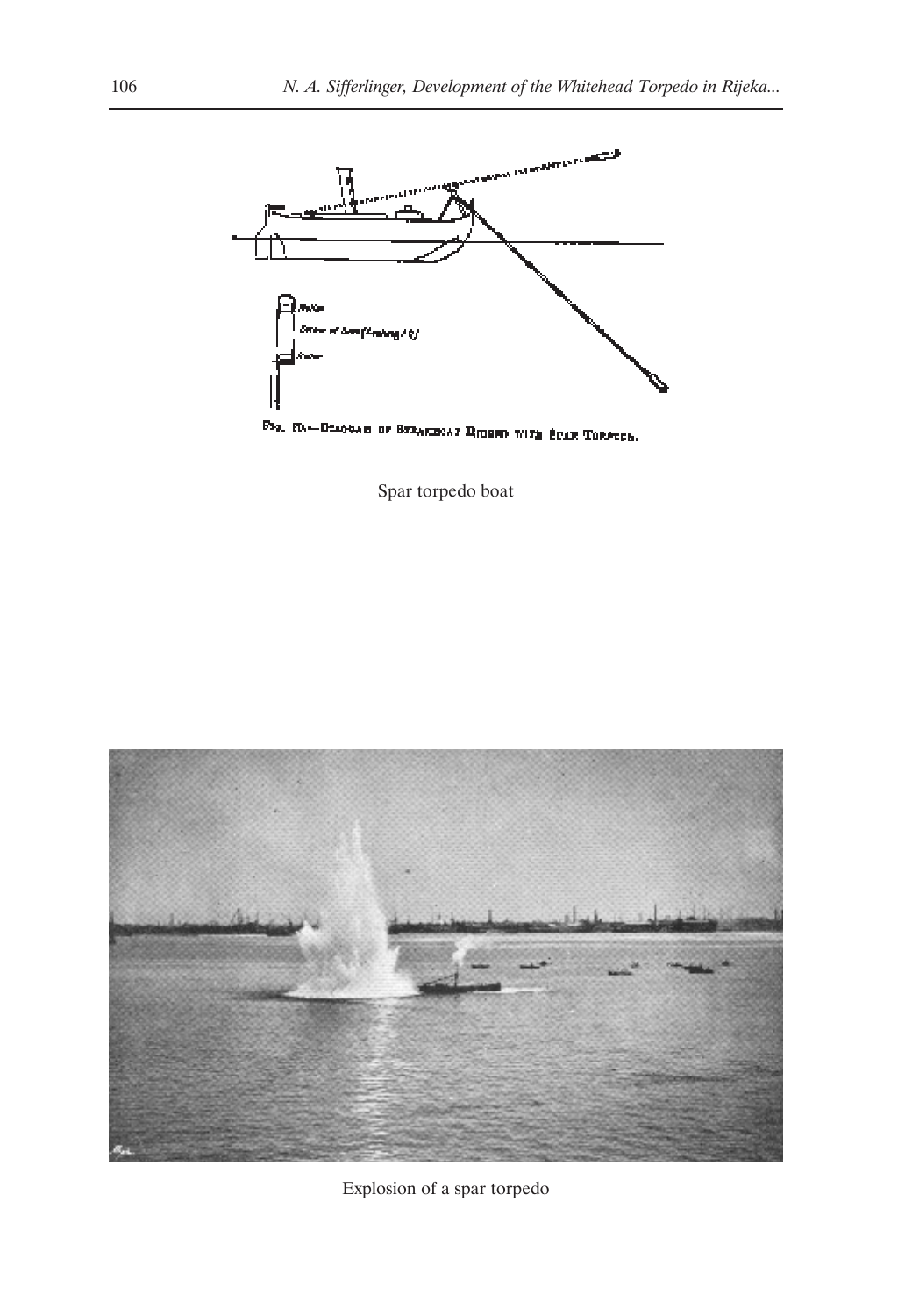

Explosion of a spar torpedoModel of the "Kuestenretter" from G. Luppis



Robert Whitehead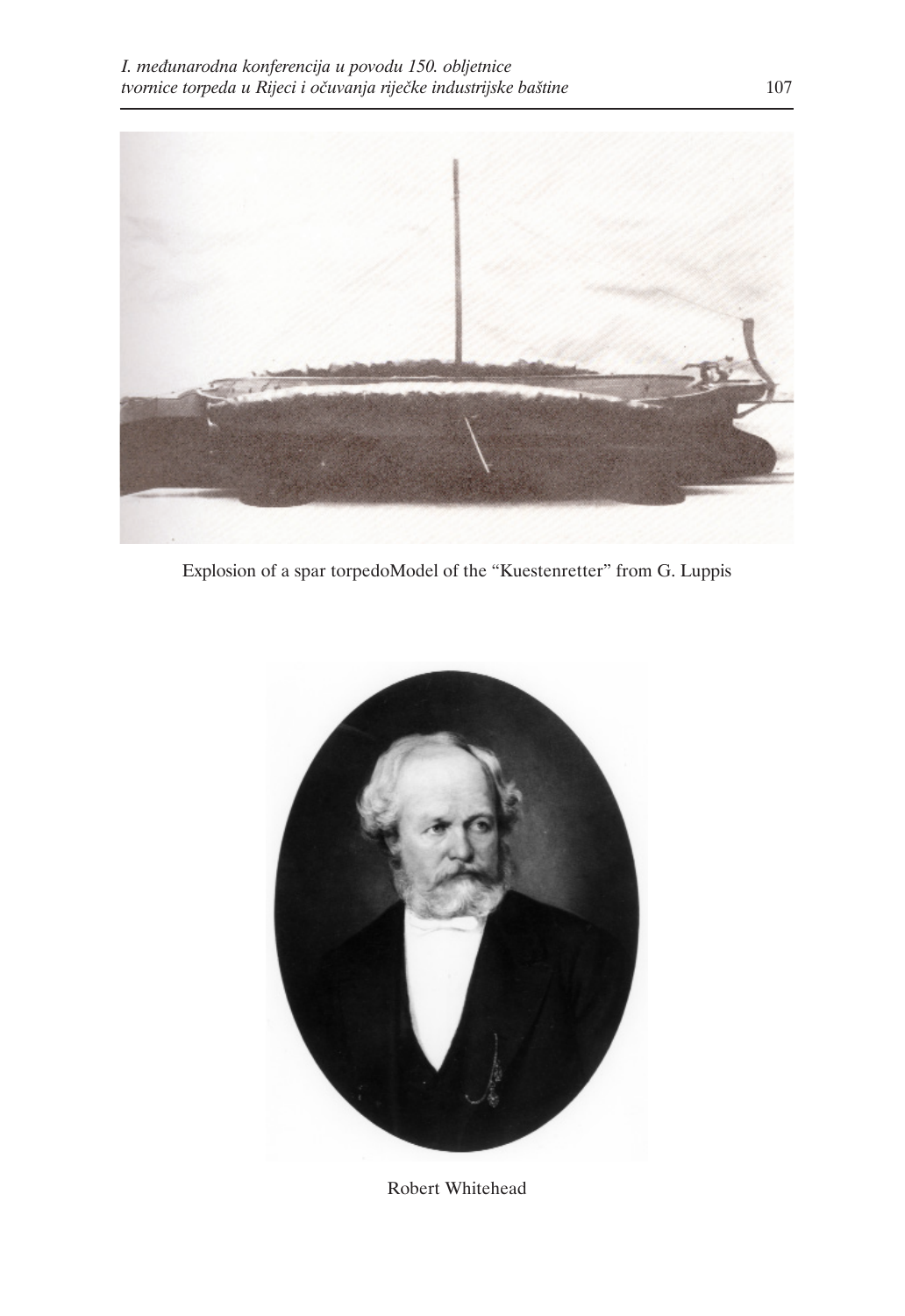The spar torpedo, which had an explosive device on a long spar to get it under board of enemy vessels was used throughout the end of the 19<sup>th</sup> century with success. But its explosive causes some danger to the delivering vessel and this vessel could also easily be detected if the watch on the supposed victim was alerted.

The American David Bushnell built the submarine TURTLE, which had a device to attach an explosive mine to the underwater part of ships. The attack of the TURTLE against the British frigate EAGLE of Manhattan Island in the night of September 6, 1776 failed, but the name "torpedo" used by Bushnell for his underwater weapon stuck with the underwater explosives for the next hundred years.

1800 the American Robert Fulton built his submarine NAUTILUS and tested it in the river Seine in Paris and planed to equip it with a towed torpedo. In the following years he developed various mines and towed torpedos he also demonstrated successfully. He used also a harpoon gun to attach the mine line to the attacked vessel and had some ideas on a submarine gun, but with his death in 1815 all further test stopped.

Remote controlled mines and the spar torpedo were the predecessors of the "automotive fish torpedo".

#### **GIOVANNI LUPPIS AND HIS "KUESTENRETTER"**<sup>4</sup>

1859/60 the Austrian frigate BELLONA was stationed in Cattaro to protect the southern Adriatic coast from a possible landing of Garibaldian troops. During that time Commander/Fregattenkapitän Giovanni/Johann<sup>5</sup> Luppis was in command of the Austrian frigate and started his work on a mobile mining boat to defend the coastal waters. An US source<sup>6</sup> stated later that "*an officer of the Austrian Marine Artillery conceived the idea of a small torpedo boat floating on surface"* and after the death of this unnamed officer, which occurred before he made any practical experiments with his invention, his drawings and papers inspired Luppis.

In 1860 a primitive model of Luppis "Kuestenretter" (coastal saver or defender) was manufactured onboard the BELLONA.7

<sup>4</sup> The following is based on "*Die Entwicklung des technischen Wesens der k.u.k. Kriegs-Marine in den letzten 50 Jahren,* Jahrgang 1899, Wien. The author is still doing research in the Austrian State Archiv for more details and confirmation of various facts.

 $<sup>5</sup>$  In Italy he used Giovanni, in the Austrian navy he was called Johann Luppis as in Militär-</sup> Schematismus des Österreichischen Kaiserthumes, Wien December 1859, page 527

<sup>6</sup> Barber F. M., Lieut. U.S. Navy, *Lecture on the Whitehead Torpedo,* U.S. Torpedo Station, November 20, 1874, page 3

<sup>7</sup> Braun Theodor, Die Kindheit des fünfundsiebzigjährigen Torpedos, 1935. Hereafter cited as Braun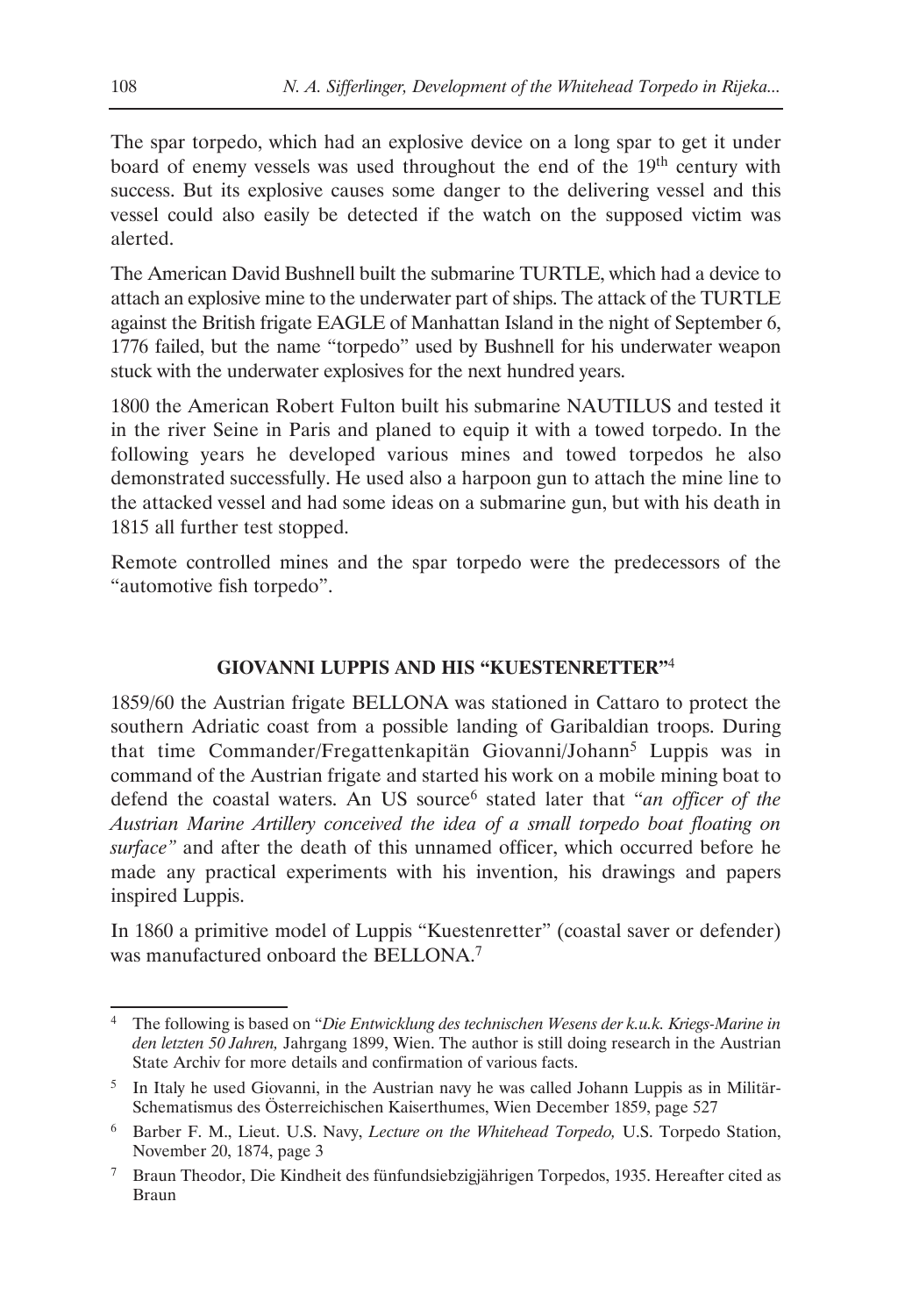The model had on both boatsides belts of cork to keep it afloat, a clockwork was used to drive the propeller and two parallel steering paddles at the aft were controlled via lines. Luppis wanted to steer the boat from the coast via lines which was very unpractical. The explosive storage was in the bow and a percussion detonator from an navy pistol was used for ignition once the vessel hit the target.

The real vessel should have a length of 6 meters but there was no solution for the propulsion and the steering with lines would have been very complicated and limiting.

Luppis retired from the navy in 1861 and settled in his hometown Fiume/Rijeka<sup>8</sup>. He continued his project.

In 1864 he approached the Austrian War Ministry with his invention and asked for 5000 Gulden to build a prototype for tests, but got a negative answer as the shortcomings of his model did not promise a success.

Luppis now contacted the General-Genie- and Fleet-Inspector Archduke Leopold and asked for an audience with Emperor Franz Joseph in Vienna. Luppis was allowed to demonstrate his model of the "Kuestenretter" to the Emperor. Franz Joseph gave the order to the Genie-Committee to check the invention again, but the answer was again negative.

# **ROBERT WHITEHEAD AND THE FISH TORPEDO**

During this time Luppis met in Rijeka Giovanni de Ciotta, retired Lieutenant-Colonel of the Genie-Corps and the English engineer Robert Whitehead. Whitehead, co-owner and technical director of the "Stabilimento tecnico fiumano" had an excellent reputation as engineer.

Ciotta, Luppis and Whitehead agreed on the possibilities of the further development of the idea and on August 14, 1864 signed a contract on the future project.

Whitehead realised the short comings of the existing project and had the idea of the submersible cylindrical torpedo. He choose compressed air to drive the device via the propeller. More difficult was the solution to keep the torpedo in the predetermined depth. He developed his famous "secret chamber", which contained a relatively reliable depth-regulator.

In order to kept the invention secret the manufacturing of the prototype was mainly done by Robert Whitehead, his son John, the technician Hannibal Ploech and the artisan Sonza. In October 1866 Luppis and Whitehead informed the Austrian Navy on their results and asked for the possibility to demonstrate their invention.

<sup>&</sup>lt;sup>8</sup> Luppis was born in Fiume on 27<sup>th</sup> January 1813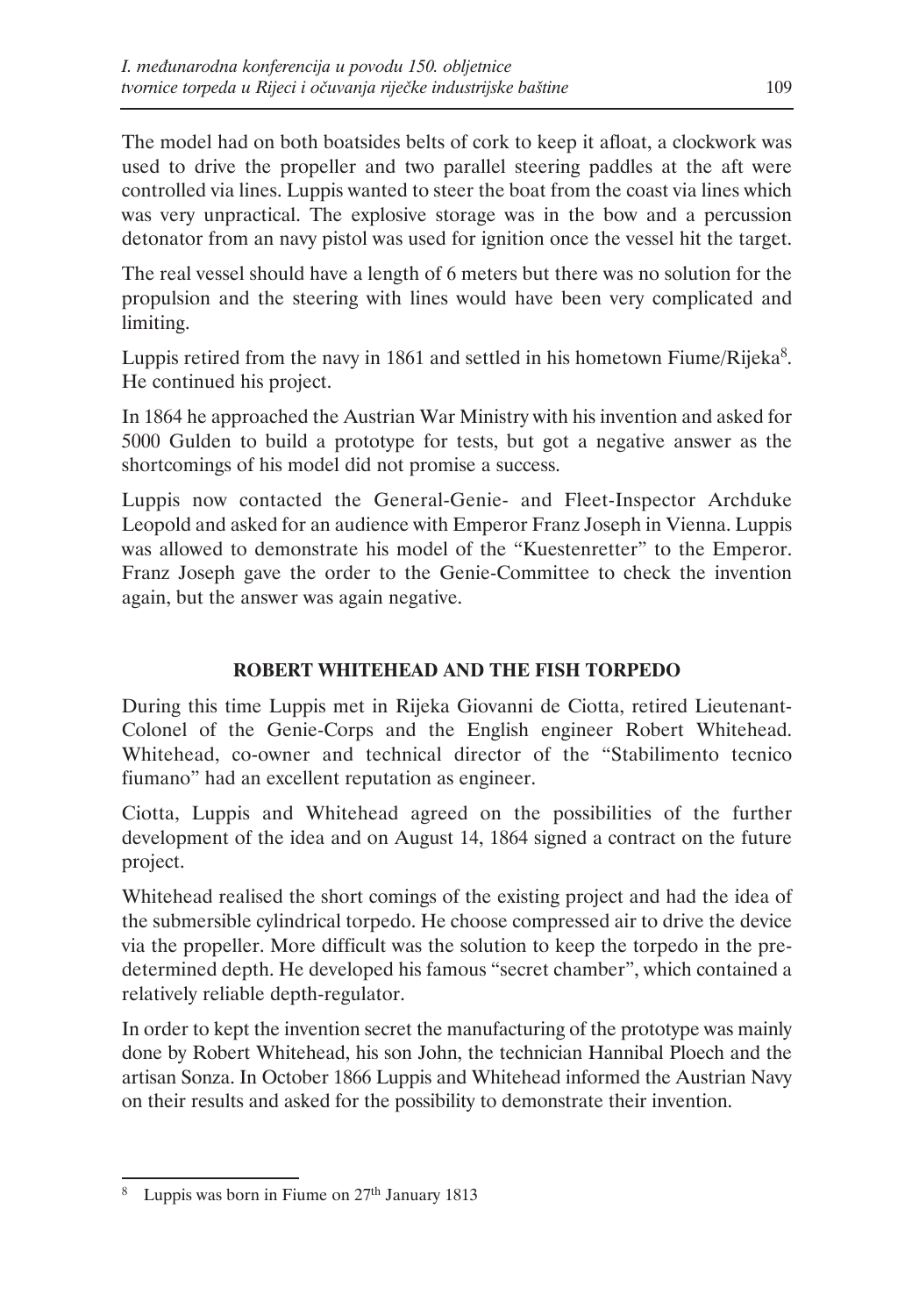The first Torpedo was made of steel with a length of 3,35 m, a diameter of 0,355 mm and 136 kg weight.

On December 219, 1866 the first demonstration of the prototype torpedo was made with Vice-Admiral von Fautz, Colonel Türkheim and Shipbuilding Inspector Romako present. The torpedo was fired against a target line of 36 m from 370 m with good results and a very positive report was send to the k.k. Reichkriegsministerium in Vienna.

It was clear that the prototype torpedo still was in his infancy but nevertheless the first letter of intention was signed between Whitehead and the Austrian Navy on March 6, 1867. The idea was to fit a gunboat with a launch tube and continue the tests.

It is interesting that as early as in January 1867 the British Admiralty received reports about this tests via their ambassador in Vienna.10

A contract between the Austrian Navy and the inventors was signed on May 20, 1867, which foresaw a fee of 200.000 Gulden for the inventors in case the Navy would purchase the torpedo and allowed nevertheless to the inventors to sell their product to other countries, unless 800.000 Gulden were paid for the exclusive rights. In case of differences between the parties the Austrian War Minister Feldzeugmeister Freiherr von John would head a commission consisting of the Vice-Admirals von Fautz and von Tegetthoff and Fieldmarshall-Lieutenants Möring and von Wurmb to settle any possible problems.

In July the Navy commission begun in Fiume the further tests with good results. It consisted of Contre-Admiral Alfons Wissiak, Linienschiffs-Capitän Rudolf Dufwa, Corvetten-Capitän Adolf Nölting, Linienschiffs-Lieutenants Julius Steiskal and Ernst Jacobi, Lieutenant Michael Sikić, Schiffbau-Oberingenieur Jakob Bredegard Andressen and Schiffbau-Ingenieur Heinrich Margutti.

Gunboat GEMSE was chosen for fitting the torpedo tube at the shipyard headed by Whitehead and by September 2, 1867 it was commissioned under the command of Linienschiffs-Fähnrich (Lieutenant) Georg Graf Hoyos.

GEMSE was fitted with a launch tube in the bow one meter below the water surface. During the first tests in October 1867 it was found out that the torpedo had to be pushed out of the tube and on October 30 the prototype torpedo was lost during a test run in the evening.<sup>11</sup>

The second torpedo was ready on February 7, 1868, but on February 19 the tests had to be interrupted as the depth-regulator was not reliable enough.

<sup>&</sup>lt;sup>9</sup> Braun Theodor, *Die Kindheit des fünfundsiebzigjährigen Torpedos*, states the tests started on December 26

 $10$  Gray, page 51

 $11$  Eventually this first torpedo was found by fishermen 18 months later and returned to Whitehead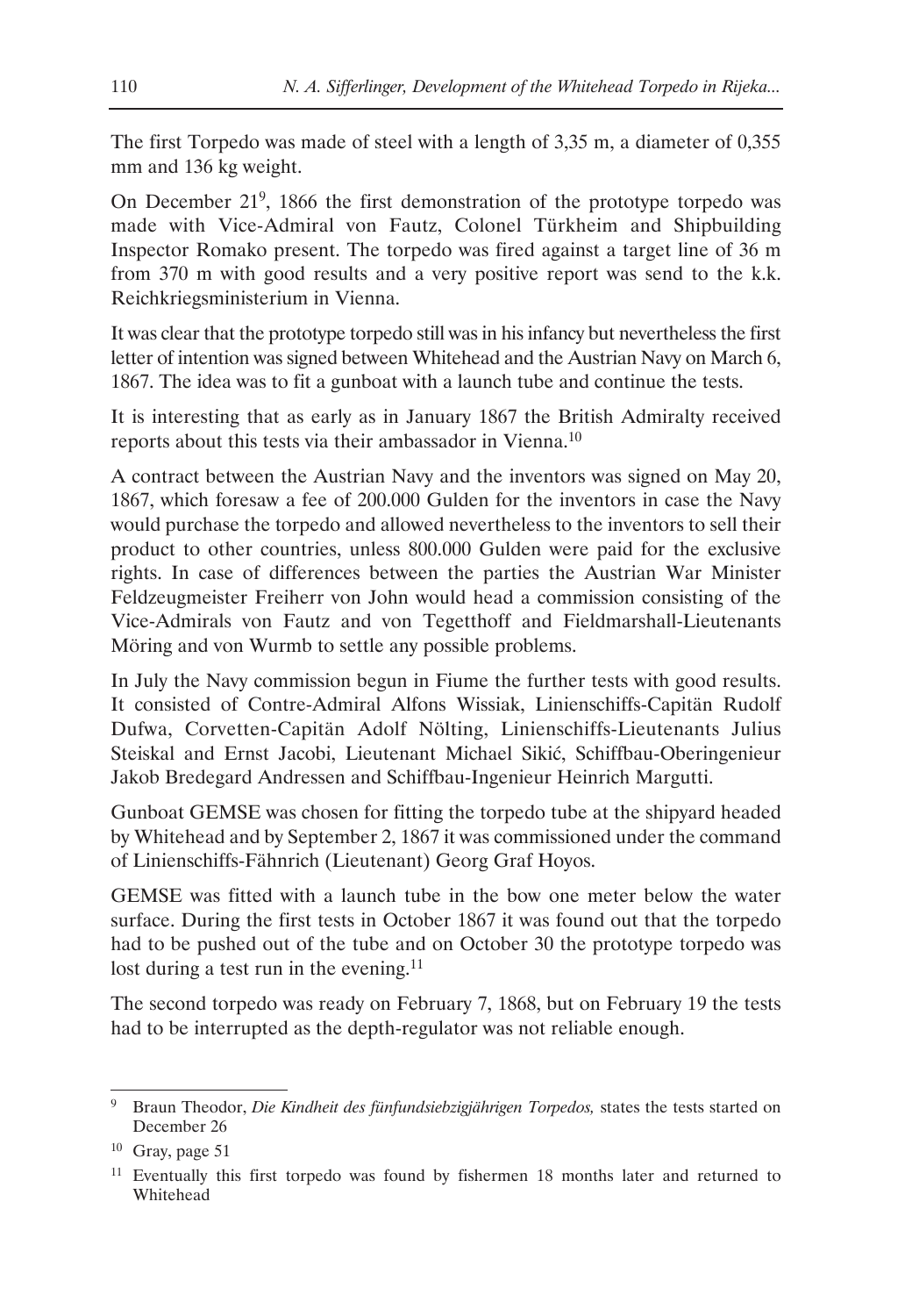Whitehead was able to solve the problems until March 13 and the following 30 test runs from the GEMSE against the yacht FANTASIE, which had a net under the keel, at a distance of 600 m brought 16 hits. In the second test series GEMSE was in motion during the launches and out of sic runs two hits were achieved. During the third series both vessels were in motion and from three runs at 180 m two passed close in front of the bow and one was a hit, passing FANTASIE in the centre.

At that time the new 40 cm torpedo became available and out of 29 test runs against FANTASIE in 600 m distance 12 were hits. Since the depth-regulator was fitted with the control-pendulum, the depth control was sufficient.

On May 11, 1868 the Austrian Navy commission proposed that the new torpedo should be purchased with all rights and for the exclusively use of the Austrian Navy. Under the leadership of Vice-Admiral Wilhelm von Tegetthoff the navy board in Vienna believed that the invention of the torpedo could not be kept secret on the long run and was also short in the budget to add another 600.000 Gulden and therefor decided to go for the licence from Whitehead-Luppis for 200.000 Gulden.

This was in hindsight a good decision for both the Austrian Navy and Fiume as the Torpedo Factory was able to draw also foreign business and stayed a centre of excellence for the torpedo for the next half century.

# **THE INTERNATIONAL RACE FOR THE TORPEDO**

The Austrian Navy bought a licence for the Whitehead torpedo for 200.000 Gulden and the 35 cm torpedo stayed onboard the GEMSE for further experiments in Summer 1868. With August 28,1868 both experimental torpedos were transferred to the Austrian Navy.

Once the contract was signed between Austria-Hungary and Whitehead-Luppis they we free to contact foreign powers.

Therefore the offered the torpedo to the British Admiralty and at the same time started to build two more 35 cm torpedos. With improvements in propulsion and steering these torpedos had a weight of 270 kg, an explosive charge of 10 kg and on 300 m distance a speed of 11 knots was achieved.

In August 1868 the British ambassador in Vienna, Lord Bloomfield and Admiral Lord Clarence Paget visited Robert Whitehead in Fiume to obtain information on the invention.

The French Capitaine de Frégate Lefort came shortly afterwards.

At that time all negotiations with foreign powers were put on halt by Whitehead as he was negotiating a new contract with Luppis. This new agreement secured Luppis a certain proportion of each new sale, but gave Whitehead all rights in respect to future negotiations and the technical development of the torpedo.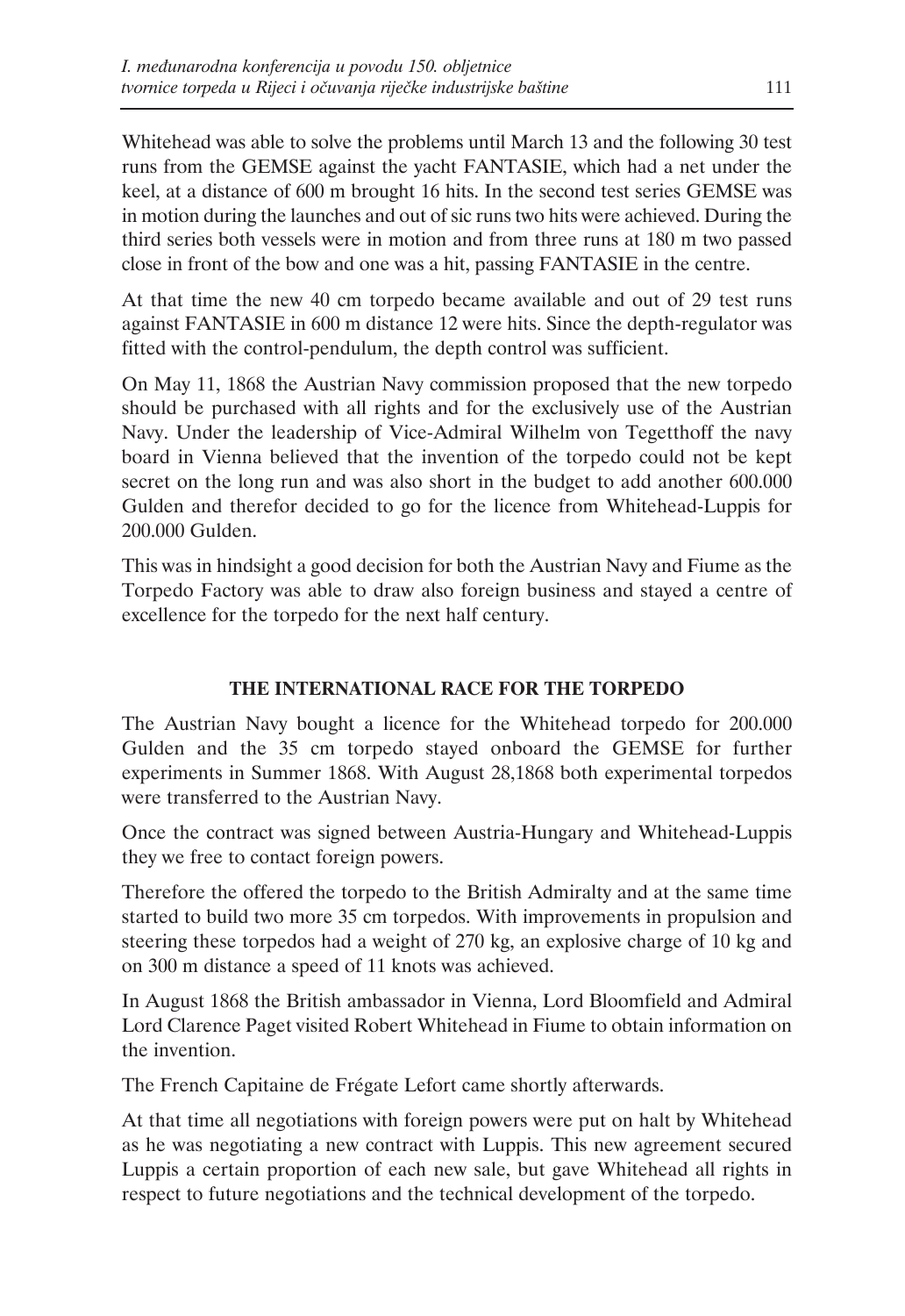

Model of the first Whitehead torpedo in the Austrian Army Museum in Vienna



Early 16 inch torpedo delivered to the British Navy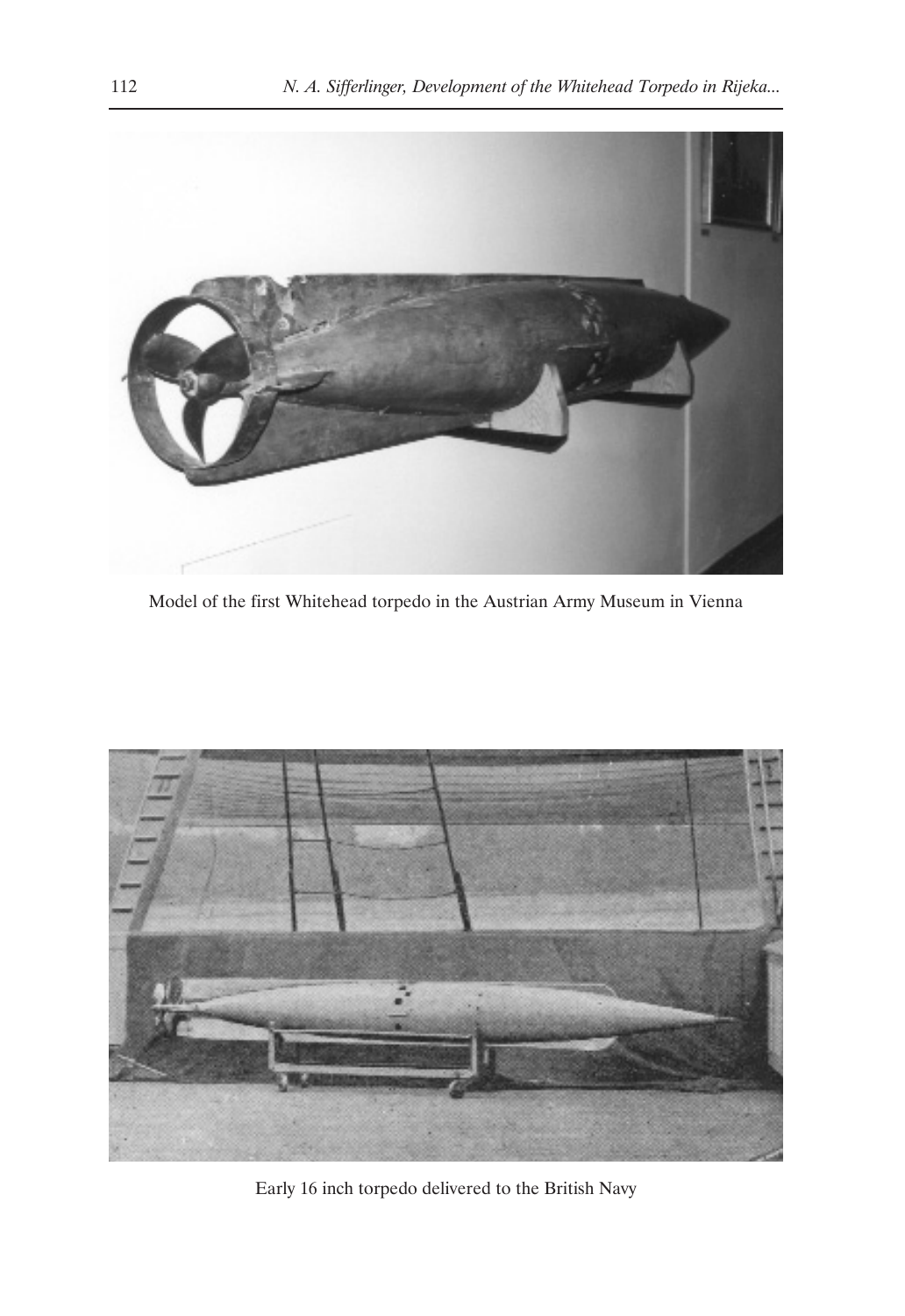

US Plan for a torpedo in 1874



A French cruiser launching a Whitehead torpedo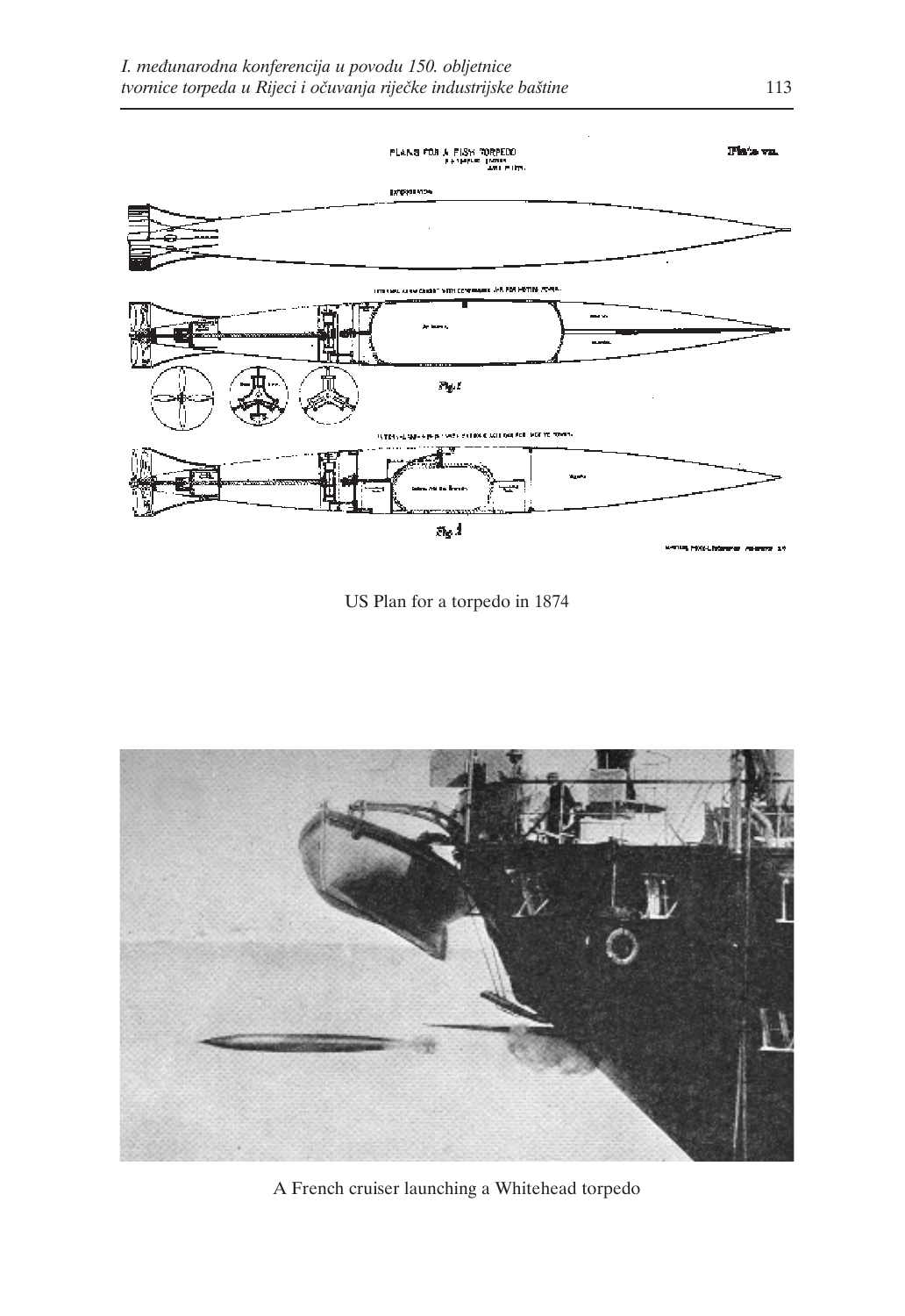Austria-Hungary ordered in April 1869 four new torpedos and an underwater launch apparatus for the new torpedo school ship gunboat SEEHUND.

During 1869 Whitehead offered the torpedo also to the USA12 and in August 1869 three British officers arrived in Fiume and were impressed by the new weapon.

The USA turned down the offer of Whitehead for 75.000 US Dollars.13

In October 1869 Whitehead first presented his torpedo in England and again in July 1870 he in company of Ploech and one technician he went there.

The tests were conducted at Sheerness and after several runs Whitehead launched from an adapted rowing boat a live torpedo against the hulk AIGLE. The AIGLE was hit at a distance of 180 m and sank.

The British Commission now voted for the purchase of the invention which took place on February 23, 1871.

As the Austrian-Hungarian the British considered to buy the exclusive rights from Whitehead beside Austria-Hungary but opted then for a licence.

France bought a licence in 1872, Italy and Germany in 1873, Norway, Denmark and Sweden in 1875, Turkey and Russia in 1876, Portugal, Argentina, Belgium, Chile and Greece in 1877.

The last major powers were Japan, China and the United States of America as late as in 1892.

When Germany bought the licence it insisted that the speed of the torpedo had to be brought to 16 knots at 550 m distance. Within a year the new torpedo produced for Germany achieved 17 knots at a distance 760 m. The German government was satisfied with the good results and went for a contract for 10 years ordering 100 torpedos. The earnings from this contract enabled Whitehead to buy the establishment "Stabilimento Tecnico Fiumano" in Fiume/Rijeka.

Soon afterwards Germany established the torpedo factory Schwartzkopff in Berlin which manufactured Whitehead torpedos out of bronze. This factory became step a competitor to the Whitehead torpedo factory and supplied also Brazil, China, Japan, Spain and Italy with the weapon.

Grey states<sup>14</sup> that during a visit of the German engineer Louis Schwartzkopff in Fiume a set of drawings was stolen out of the Whitehead office. It was for sure that Schwartzkopff was not the thief but nevertheless within a year he started to produce copies of the Whitehead torpedo in bronze. Whitehead and Hoyos concluded that the burglary was most probably the work of a foreign power, the

<sup>12</sup> Barber F. M., *Lecture on the Whitehead Torpedo,* U.S. Torpedo Station, November 20, 1874, page 7

<sup>13</sup> Gerken Louis C., *Torpedo Technology,* Chula Vista 1989, page 11

<sup>14</sup> Gray, page 94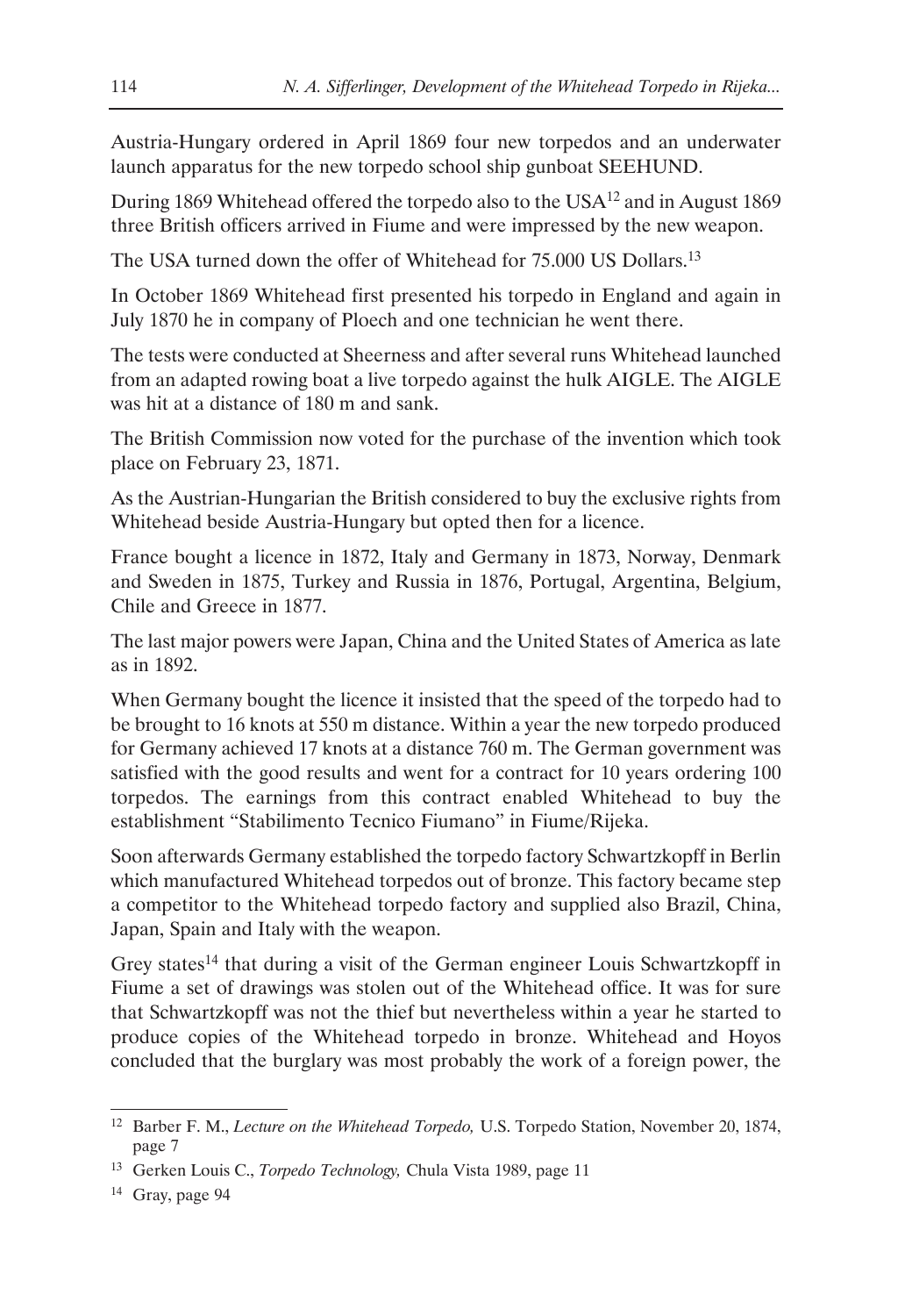suspected the USA or Russia. Definitely this chapter needs further historical research to bring more facts.

France had purchased a licence to manufacture Whitehead torpedos in Toulon.

Sweden send on April 9, 1875 Captain C.F. Ekerman to Fiume to negotiate a contract with Whitehead. Ekerman had success and the contract was signed on June 3, purchasing 50 torpedos for Sweden and Norway of the newest automatic submarine torpedo. The contract also included the manufacturing rights at a total cost of 260.000 Swedish Krona.

The USA turned down another offer of Whitehead to sell his invention for 40.000 US Dollars in 1873. Furthermore an employee of the British Woolwich Laboratory was also willing to turn over plans and specifications for the Whitehead torpedo in return for employment at the US Naval Torpedo Station in Newport. The plans were obtained, the employment was turned down.<sup>15</sup> The US. Navy began to develop its own torpedo but in 1891/92 obtained a licence from Whitehead.

Giovanni Luppis got in 1869 his patent of nobility for his contribution to the torpedo and called himself "von Rammer" and died on January 11, 1875 in Milano in Italy.

By 1880 nearly 1.500 Whitehead torpedos had been sold to the following countries:

Great Britain 254; Russia 250; Germany 203; France 218; Austria-Hungary 100; Denmark 83; Greece 70; Italy 70; Portugal 50; Argentina 40; Belgium 40; Chile 26. Norway 26, Sweden 26.

US Author Louis C. Gerken stated: "*Whitehead achieved instant success with a novel weapon. The first experimental torpedo worked well and was being mass produced for export within four years: an enviable achievement for any new product development!"*

A Swedish book16 summarises on the other side of this new weapon: "*As often happens, Whitehead was subject to severe criticism in his own country. His invention was called "the Devil´s device" or "the horrible torpedo". And the fact is that the torpedo was the most dreaded weapon of naval warfare until the explosion of the A-bomb in 1945."*

<sup>15</sup> Gerken Louis C., *Torpedo Technology,* Chula Vista 1989, page 11

<sup>16</sup> Ellsén Jarl, *Swedish Torpedo 100 Years 1876-1976,* Katrineholm 1977, page 12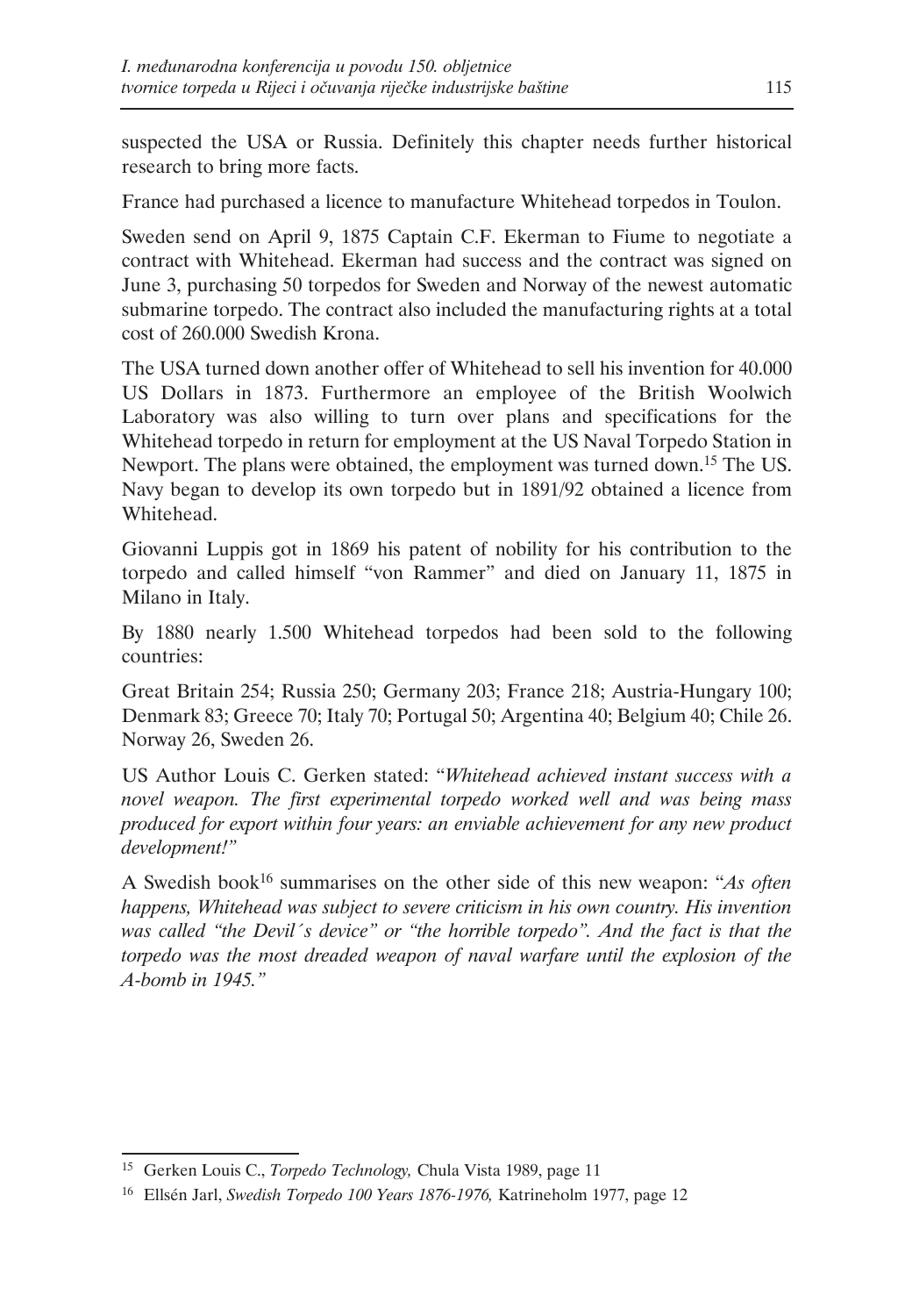### **THE TORPEDO IN WAR**

The first use of the new torpedo was without success:

On 29th May 1877 the British Cruiser SHAH launched a torpedo against the Peruvian coastal defence vessel HUASCAR off the coast of Peru but the torpedo missed.

In the night of 27/28th December 1877 two Russian torpedo boats attacked some Turkish ships in Batum but again no hits were made.

First success for the new weapon came in the night of 25/26<sup>th</sup> January 1878 when the Russian torpedoboats TSCHESME and SINOPE sank the Turkish aviso INTIBAH with two torpedos.

During the civil war in Chile the torpedoboat LYNCH sank the armoured ship BIANCO ENCALADA on 23rd April 1891 in Caldera Bay. 225 seamen perished with the stricken vessel and this was the proof that the torpedo was a dangerous weapon against all ships, no matter of size.

From this time the torpedo was a major weapon in all naval engagements.

#### **ABSTRACT**

From 1870 the new "fish torpedo" developed by Robert Whitehead in Rijeka/Fiume had a major influence on the naval situation and within ten years all important navies had taken licences to use the Whitehead torpedo.

The Torpedo Factory in Rijeka was one of the leading research and production facilities until 1914 and the torpedo itself is still a major naval weapon in the 21st century.

In 1860 the Commander/Fregattenkapitän Giovanni/Johann B. Luppis, captain of the Austrian frigate BELLONA started his idea of a remote controlled mining boat for coastal defence. After his retirement he settled in his hometown Rijeka and in 1864 Giovanni de Ciotta, a businessman from Rijeka, brought him into a contract with the English Engineer Robert Whitehead, who was the director of the Stabilimento Tecnico Fiumano.

Whitehead developed the automotive fish torpedo and on 20<sup>th</sup> December 1866 a successful torpedo launch on a distance of 370 m was demonstrated to an Austrian Naval Commission. The Austrian Navy bought a licence on the torpedo on 15<sup>th</sup> April 1867 and fitted the gunboat GEMSE with a torpedo tube. The tests were successful and in 1868 the Austrian Navy introduced the torpedo but lacked the financial budget to buy the sole rights of the new development and allowed Whitehead to sell licences also to other navies.

In 1869/70 Whitehead demonstrated his torpedo to the British Admiralty and in February 1871 sold a licence to Great Britain, which started to produce in licence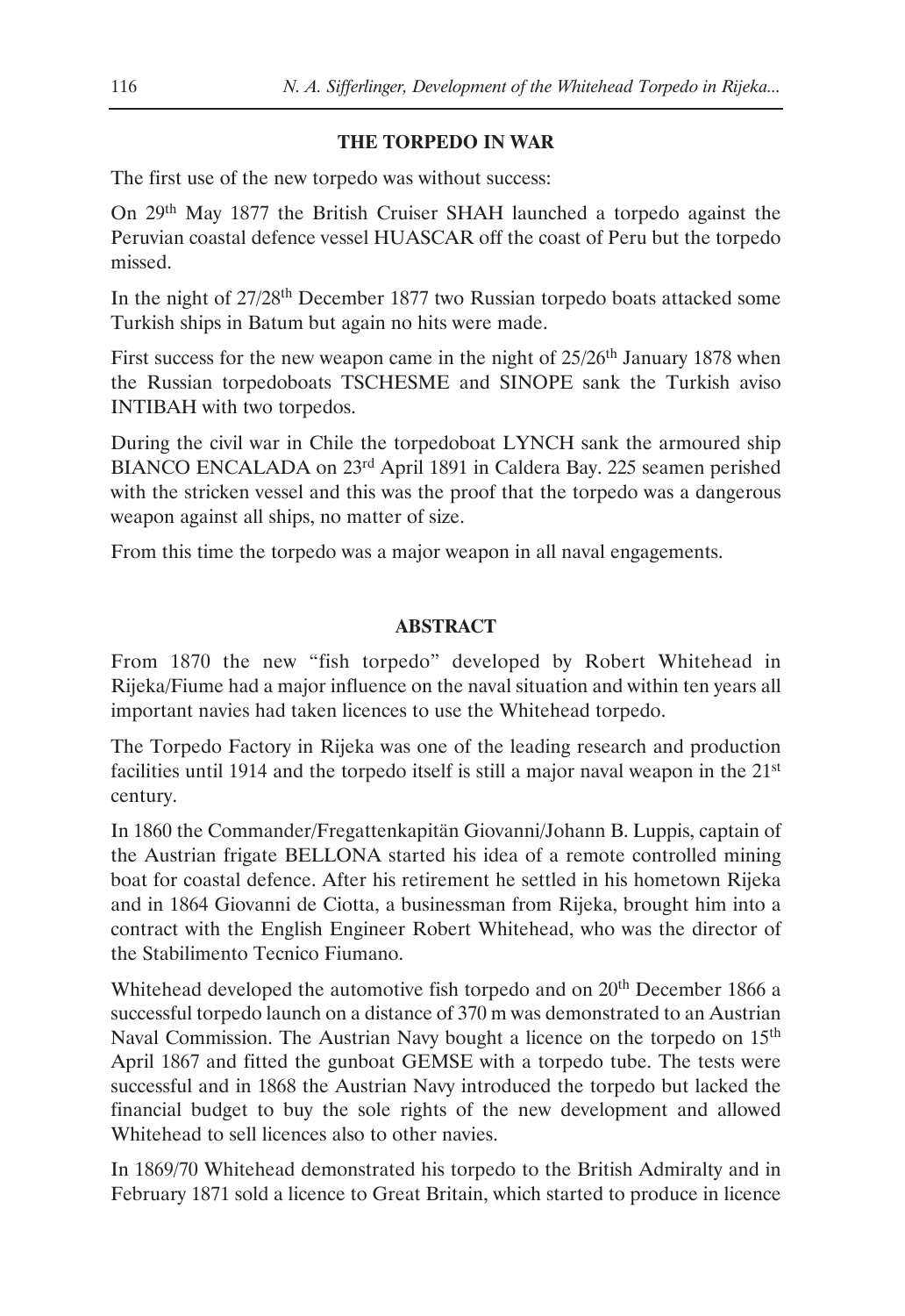in their newly erected torpedo factory in Woolwich, which stayed in technical contact with the factory in Rijeka until 1914.

France bought a licence in 1872, Italy and Germany in 1873, Norway, Denmark and Sweden in 1875, Turkey and Russia in 1876, Portugal, Argentina, Belgium, Chile and Greece in 1877.

The last major powers were Japan, China and the United States of America.

The first use of the new torpedo was without success:

On May 29, 1877 the British Cruiser SHAH launched a torpedo against the Peruvian coastal defence vessel HUASCAR off the coast of Peru but the torpedo missed.

In the night of 27/28th December 1877 two Russian torpedo boats attacked some Turkish ships in Batum but again no hits were made.

First success for the new weapon came in the night of  $25/26$ <sup>th</sup> January 1878 when the Russian torpedoboats TSCHESME and SINOPE sank the Turkish aviso INTIBAH with two torpedos.

During the civil war in Chile the torpedoboat LYNCH sank the armoured ship BIANCO ENCALADA on 23rd April 1891 in Caldera Bay. 225 seamen perished with the stricken vessel and this was the proof that the torpedo was a dangerous weapon against all ships, no matter of size.

From this time the torpedo was a major weapon in all naval engagements.

Although all navies introduced constant improvements to their torpedos manufactured in licence the torpedo factory was one of the major development centres for the torpedo world-wide until 1914, when the First World War changed a lot.

In 1895 the Austrian Naval technician Ludwig Obry developed the gyro for the torpedo, which solved the problem of steering the direction properly. This helped again to give the Whitehead factory in Rijeka an important technical advantage.

The paper concentrates on the development of the torpedo in Rijeka in the 19<sup>th</sup> century and the introduction in all major navies.

Sources for the paper are from Austria, Italy, Great Britain and USA.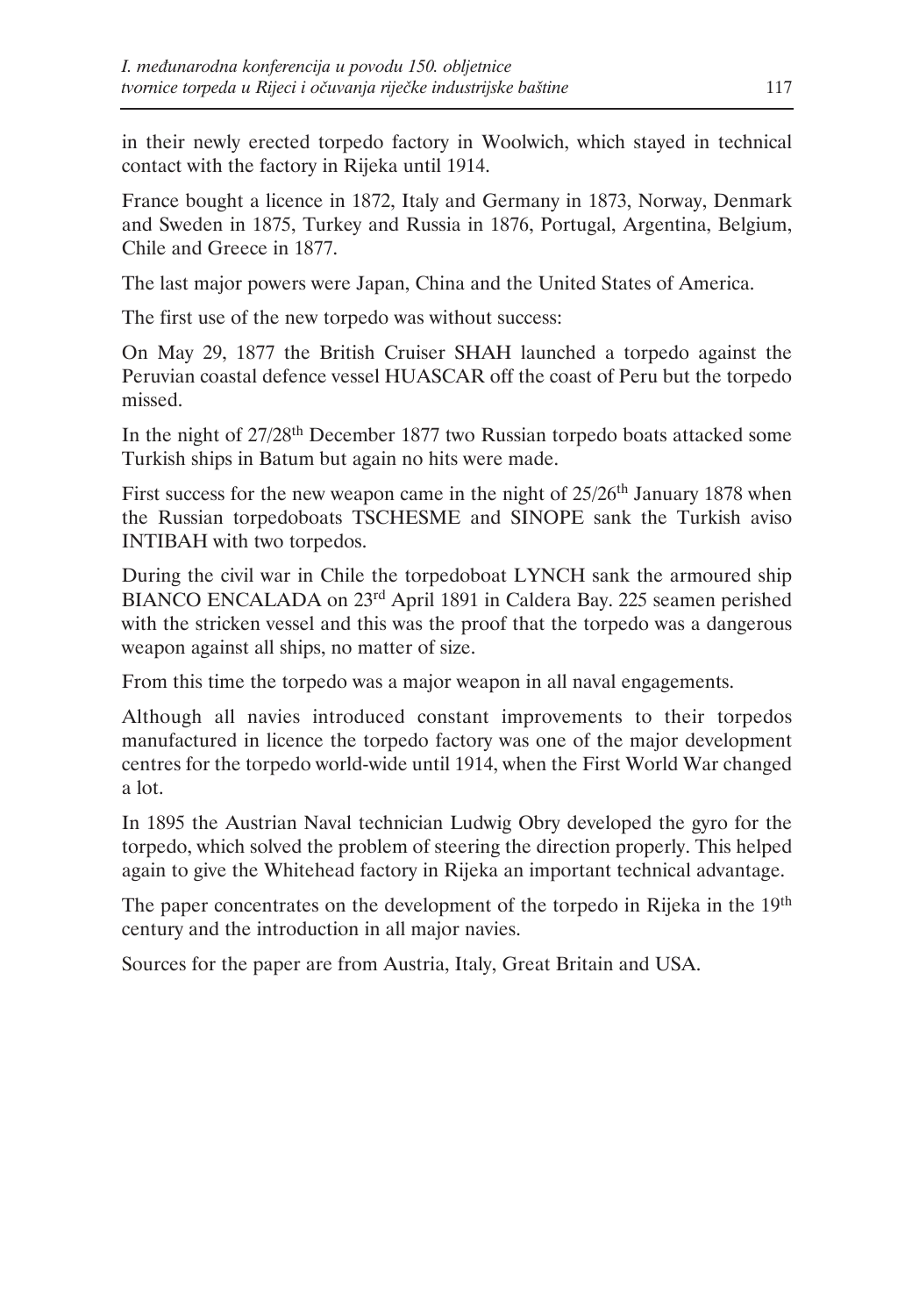#### **SOURCES**

- Armstrong G. E., *Torpedos and Torpedo-Vessels,* George Bell and Sons, London 1901
- *A Year´s Naval Progress. Annual of the Office of Naval Intelligence,* Washington 1890
- Barber F. M., Lieut. U.S. Navy, *Lecture on the Whitehead Torpedo,* U.S. Torpedo Station, Newport, Rhode Island, November 20, 1874
- Beanse Alec, *The Brennan Torpedo, The History and Operation of the Worlds first practicable guided weapon,* The Palmerston Forts Society, Fareham 1997
- Bilzer F. Franz, *Die Torpedoboote der k.u.k. Kriegsmarine von 1875 1918*, Herbert Weishaupt Verlag, Graz 1984
- Braun Theodor, *Die Kindheit des fünfundsiebzigjährigen Torpedos,* in Marine-Rundschau November 1935
- Casali Antonio, Cattaruzza Marina, *Sotto i mari del mondo, La Whitehead 1875-1990,* Editore Laterna, Bari 1990
- De Kay James Tertius, *The Battle of Stonington, Torpedos, Submarines and Rockets in the War of 1812,* Parnassus Imprints, Hyannis 1997
- *Die Entwicklung des technischen Wesens der k.u.k. Kriegs-Marine in den letzten 50 Jahren,* Separatabdruck aus den "Mittheilungen aus dem Gebiete des Seewesens" Jahrgang 1899, Wien
- Ellsén Jarl, *Swedish Torpedo 100 Years 1876-1976,* Kurirtryck, Katrineholm 1977
- Fatutta Francesco, *Whitehead, Una Tradizione nel campo dei sistemi subacquei,* Rivista Marittima, Agosto-Settembre 1999
- Fulton Robert, *Torpedo War, and Submarine Explosives*, Reprint, The Swallow Press, Chicago 1971
- Flammang James M., *Robert Fulton, Inventor and Steamboat Builder,* Enslow Publishers, Aldershot 1999
- Gercke, Hermann, *Die Torpedowaffe, ihre Geschichte, Eigenart, Verwendung und Abwehr, E.S.* Mittler und Sohn, Berlin 1898
- Gerken Louis C., *Naval Mine Warfare*, American Scientific Corp., Chula Vista 1989
- Gerken Louis C., *Torpedo Technology,* American Scientific Corp., Chula Vista 1989
- Gray, Edwyn, *The Devil´s Device, Robert Whitehead and the history of the Torpedo,* Naval Institute Press, Annapolis 1991
- Langmaid Kenneth, *The Approaches are Mined!,* Jarrolds, London 1965
- Levie Howard S., *Mine Warfare at Sea,* Martinius Nijhoff Publishers, Dordrecht 1992
- May, Sperrungen und Torpedos, Selbstverlag des Ingenieur-Comites, Berlin 1869
- *MILITÄRSCHEMATISMUS DES ÖSTERREICHISCHEN KAISERTHUMES,* K.k. Hof- und Staatsdruckerei, Wien December 1859
- *Mittheilungen aus dem Gebiete des Seewesens,* Jahrgang 1873, k.k. Hydrographisches Amt, Pola 1873
- Österreichisches Staatsarchiv, Kriegsarchiv, Vienna,
- Schulze Franz, *Die schwarze Waffe,* Verlag für U-Boot-Literatur, Berlin-Friedenau 1917
- Sieche Erwin F., *The Development of the Automotive Torpedo The Whitehead Story*, Internet manuscript 1999
- Sieche Erwin, Baumgartner Lothar, *Die Schiffe der k.(u.)k. Kriegsmarine im Bild, Band 1, 1848- 1895,* Verlagsbuchhandlung Stöhr, Wien 1999
- Sueter Murray F., *The Evolution of the Submarine Boat, Mine and Torpedo, From the Sixteenth Century to the Present Time,* J. Griffin and Co., Portsmouth 1907
- *Torpedo Drill Book 1908,* London 1908
- *Torpedo-Unterricht für die k.u.k. Kriegs-Marine,* Pola 1894/95
- *Torpedo-Unterricht für die k. und k. Kriegsmarine,* Pola 1902
- Wideman John C., *The Sinking of USS CAIRO,* University Press of Mississippi, Jackson 1993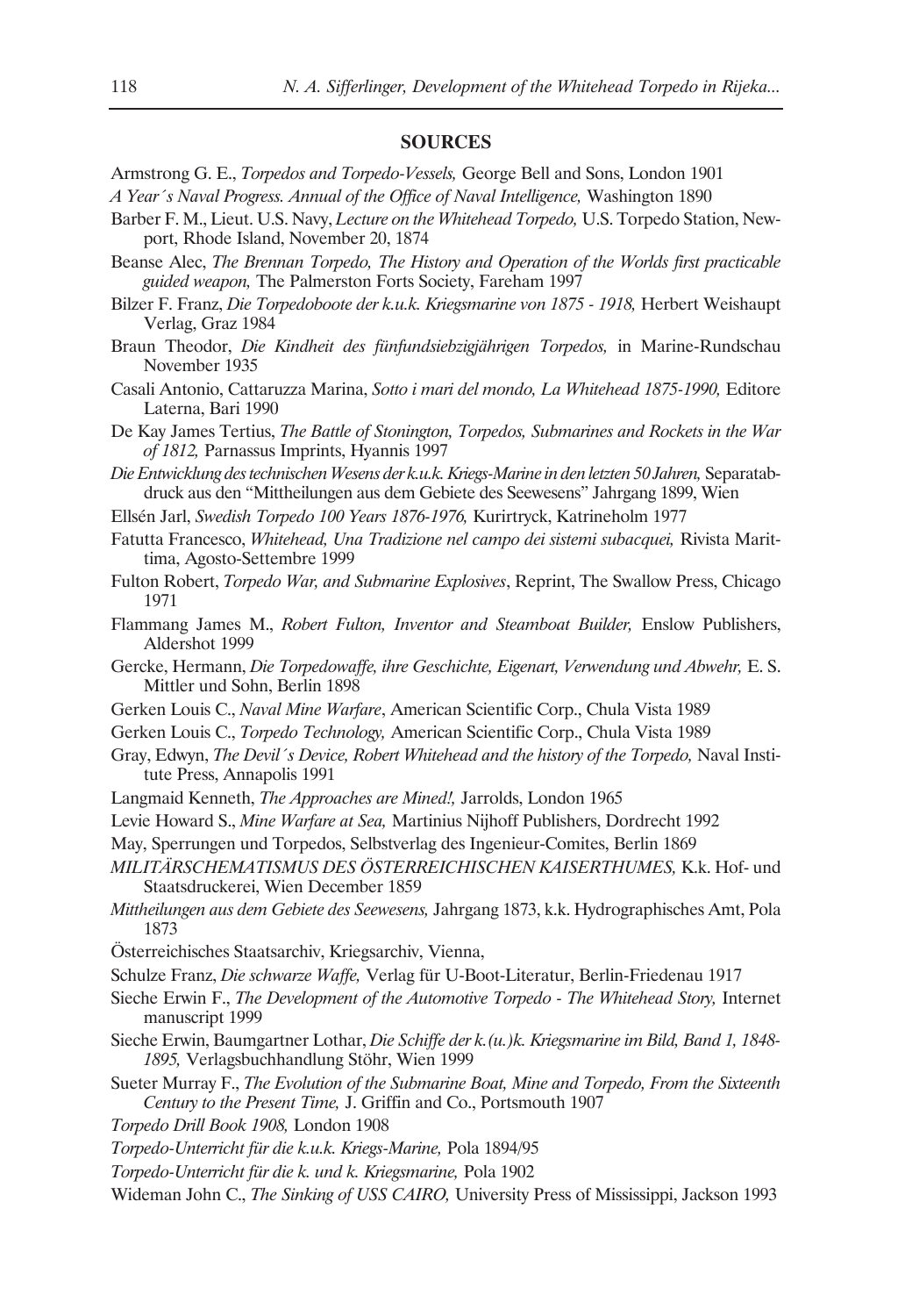#### *Sažetak RAZVOJ WHITEHEADOVA TORPEDA U RIJECI I UTJECAJ NA SVJETSKE MORNARICE Nikolaus A. Sifferlinger*

*Od 1870. novi "torpedo-riba" koji je Robert Whitehead razvio u Rijeci/Fiume, imao je važan utjecaj na stanje na moru jer su sve značajne ratne mornarice kupovale licenciju za korištenje Whiteheadova torpeda.*

*Tvornica* Torpedo *Rijeka bila je jedna od vodećih istraživačkih i proizvodnih postrojenja do 1914., a sam torpedo još je i danas, u 21. stoljeću, glavno oružje na moru.*

*Godine 1860. zapovjednik/kapetan fregate Johann B. Luppis, kapetan austrijske fregate* Bellona *započeo je s ostvarenjem svoje zamisli o daljinski upravljivom "brodu-mini" za obranu obale. Nakon umirovljenja nastanio se u rodnom gradu Rijeci, a 1864. godine Giovanni de Ciotta, poslovni čovjek iz Rijeke, povezao ga je s engleskim inženjerom Robertom Whiteheadom, direktorom brodogradilišta* Stabilimento Tecnico Fiumano*.*

*Whitehead je razvio samopogonjen torpedo u obliku ribe, a 20. prosinca 1866. uspješno je lansirao torpedo na duljinu od 370 m pred austrijskom Pomorskom komisijom. Austrijska ratna mornarica kupila je licenciju za torpedo 15. travnja 1867. i postavila torpednu cijev na topovnjaču Gemse. Pokusi su uspješno prošli, a 1868. austrijska ratna mornarica uvela je torpedo, ali nije predvidjela financijska sredstva za kupnju isključiva prava za korištenje novog izuma, i tako dopustila Whiteheadu da prodaje licenciju i drugim ratnim mornaricama. Godine 1869./1870. Whitehead je svoj torpedo pokazao britanskom Admiralitetu, a u veljači 1871. prodao je licenciju Velikoj Britaniji koja je započela licencnu proizvodnju u novouređenoj tvornici torpeda u Woolwichu koja je do 1914. bila u stalnome tehničkom kontaktu s tvornicom u Rijeci.* 

*Francuska je kupila licenciju 1872., Italija i Njemačka 1873., Norveška, Danska i Švedska 1875., Turska i Rusija 1876., Portugal, Argentina, Belgija, Čile i Grčka 1877. Posljednje velesile koje su kupile licenciju bile su Japan, Kina i Sjedinjene Američke Države.*

*Prva primjena novog torpeda bila je neuspješna.*

*Dana 29. svibnja 1877. britanski krstaš* Shah *lansirao je torpedo na peruanski brod za zaštitu obale* Huascar *ispred obale Perua, ali torpedo je promašio cilj.*

*U noći 27./28. prosinca 1877. dva ruska torpedna čamca napala su turske brodove u Batumu, ali opet nije bilo pogodaka.*

*Prvi uspjeh za novo oružje dogodio se u noći 25./26. siječnja 1878. kada su ruski torpedni čamci* Tschesme *i* Sinope *s dva torpeda potopili turski mali ratni brod* Intibah*.* 

*Za vrijeme građanskog rata u Čileu torpedni čamac* Lynch *potopio je oklopni brod* Bianco Encalada *23. travnja 1891. u zaljevu Caldera. S pogođenim brodom poginulo je i potonulo 225 mornara, što je bio dokaz da je torpedo opasno oružje za sve brodove, bez obzira na njihovu veličinu. Otada je torpedo postao glavnim oružjem u svim ratnim operacijama na moru.*

*Iako su sve ratne mornarice neprestano radile na usavršavanju njihovih torpeda proizvedenih po licenciji, tvornica torpeda u Rijeci ostala je glavnim razvojnim centrom u svjetskim razmjerima do 1914. kada je Prvi svjetski rat štošta izmijenio.*

*Godine 1895. austrijski brodograđevni tehničar Ludwig Obry razvio je žiroskop za torpedo, čime je riješen problem točnog usmjeravanja. Time je Whiteheadova tvornica u Rijeci ponovno dobila značajnu tehničku prednost.*

*Referat je usmjeren na razvoj torpeda u Rijeci u 19. stoljeću i njegovo uvođenje u sve važne ratne mornarice svijeta.*

*Korišteni su izvori iz Austrije, Italije, Velike Britanije i SAD-a.*